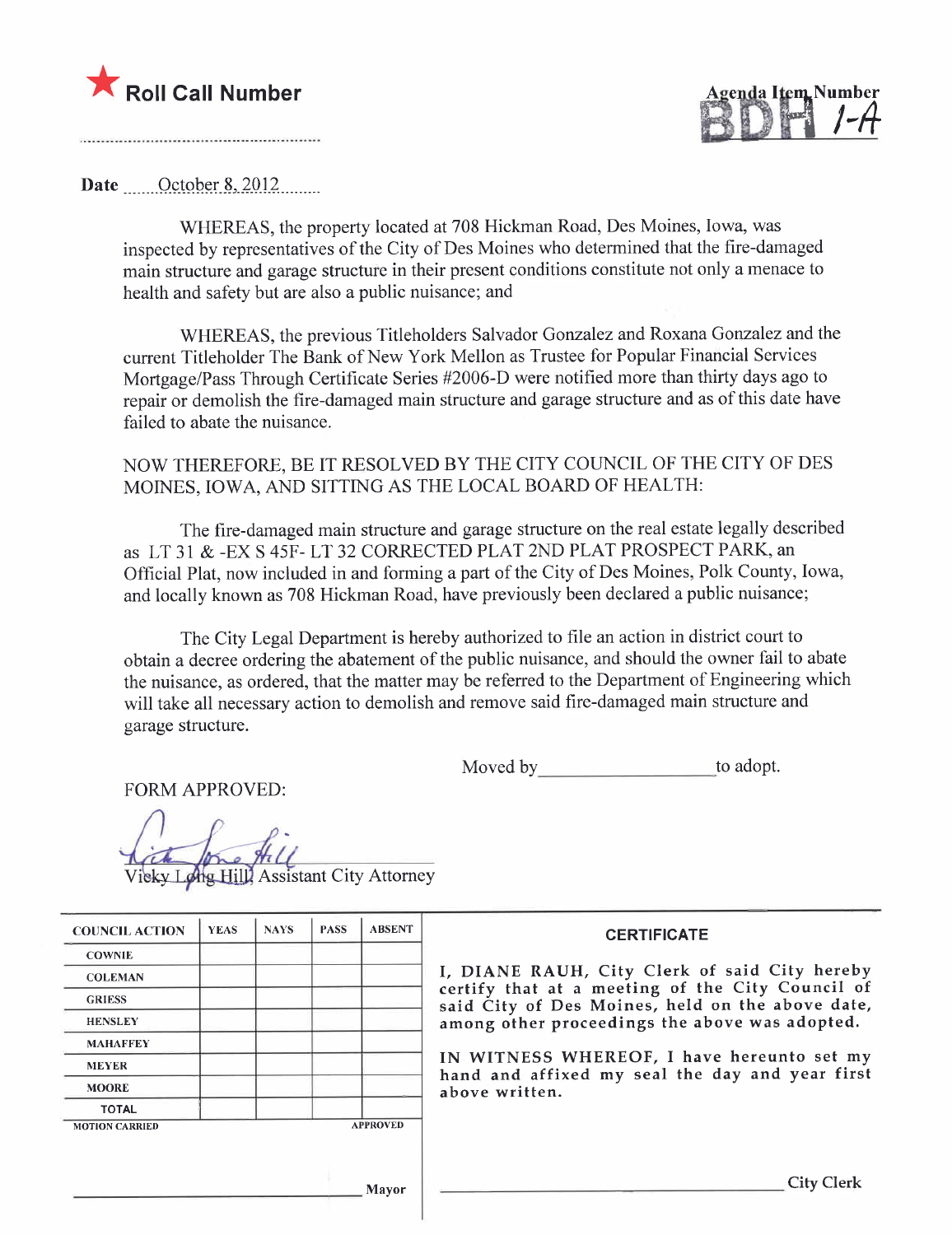

#### POIK COUNCY Assessor **ROUND**

[Home] [General Query] [Legal Query] [HomeOwner Query] [Book/Page Query] [Commercial Query] [Res Sales Query ] [ Comm Sales Query ] [ Help ]

| District/Parcel                   | <b>GeoParcel</b>                                               | Map Nbhd | <b>Jurisdiction</b>                   | <i><b>Status</b></i> |
|-----------------------------------|----------------------------------------------------------------|----------|---------------------------------------|----------------------|
| 080/05482-001-000 7924-34-205-021 |                                                                |          | $ 0118 $ DM78/Z DES MOINES $ ACTIVE $ |                      |
| <b>School District</b>            | <b>Tax Increment Finance District Bond/Fire/Sewer/Cemetery</b> |          |                                       |                      |
| 1/Des Moines                      |                                                                |          |                                       |                      |
| <b>Street Address</b>             |                                                                |          | <b>City State Zipcode</b>             |                      |
| <b>708 HICKMAN RD</b>             |                                                                |          | <b>DES MOINES IA 50314-2934</b>       |                      |





Approximate date of photo 04/13/2006

## **Mailing Address**

OCWEN LOAN SERVICING LLC POB 24737 WEST PALM BEACH, FL 33416-4737

## **Legal Description**

LT 31 & -EX S 45F-LT 32 CORRECTED PLAT 2ND PLAT PROSPECT PARK

| Ownership          | <b>Name</b>                         |             | Recorded Book/Page RevStamps |
|--------------------|-------------------------------------|-------------|------------------------------|
| Title Holder<br>#1 | BANK OF NEW YORK MELLON<br>TRUSTEE) | $ 2012-08-$ |                              |

| Assessment | <b>Class</b>                | Kind                                                        | Land  | Bldg   | AgBd | <b>Total</b> |
|------------|-----------------------------|-------------------------------------------------------------|-------|--------|------|--------------|
| Current    | Residential                 | Full                                                        | 9,600 | 45,000 |      | 54,600       |
|            | Market Adjusted Cost Report | Assessment Roll Notice Estimate Taxes Polk County Treasurer |       |        |      |              |
|            |                             | Tax Information Pay Taxes                                   |       |        |      |              |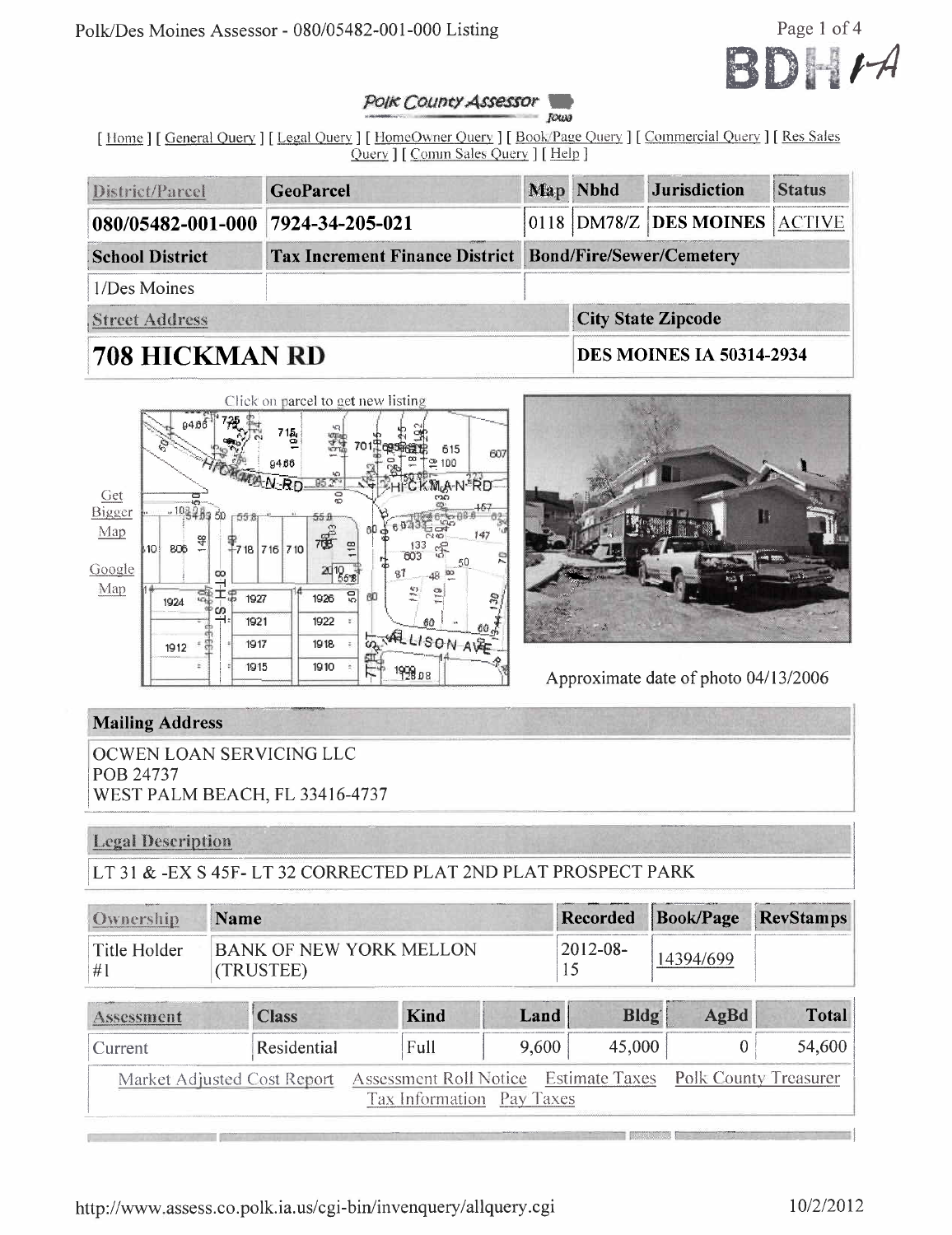|            |                                                                                                                           |           | Page 2 of 4            |  |
|------------|---------------------------------------------------------------------------------------------------------------------------|-----------|------------------------|--|
| Zoning     | <b>Description</b>                                                                                                        | <b>SF</b> | <b>Assessor Zoning</b> |  |
| $R1-60$    | One Family, Low Density Residential District                                                                              |           | Residential            |  |
| *Condition | Docket no 14361                                                                                                           |           |                        |  |
|            | Source: City of Des Moines Community Development Published: 2012-03-20 Contact: Planning and<br>Urban Design 515 283-4182 |           |                        |  |

| <u>Land</u>        |          |              |             |              |
|--------------------|----------|--------------|-------------|--------------|
| <b>SOUARE FEET</b> |          | 13,888 ACRES | 0.319 SHAPE | IR/Irregular |
| <b>TOPOGRAPHY</b>  | N/Normal |              |             |              |

| Residence #1                  |                     |                               |                      |                              |                     |
|-------------------------------|---------------------|-------------------------------|----------------------|------------------------------|---------------------|
| <b>OCCUPANCY</b>              | SF/Single<br>Family | <b>RESID TYPE</b>             | SH/1.5 Stories       | <b>BLDG</b><br><b>STYLE</b>  | CV/Conventional     |
| <b>YEAR BUILT</b>             | 1915                | <b>YEAR</b><br><b>REMODEL</b> |                      | $2004$ # FAMILIES            |                     |
| <b>GRADE</b>                  | $\overline{4}$      | <b>GRADE</b><br><b>ADJUST</b> | $+00$                | <b>CONDITION</b>             | PR/Poor             |
| <b>TSFLA</b>                  | 2,845               | <b>MAINLV</b><br><b>AREA</b>  | 2,064                | <b>UPPRLV</b><br><b>AREA</b> | 781                 |
| <b>ATT GAR</b><br><b>AREA</b> | 576                 | <b>BSMT AREA</b>              | 1,776                | <b>ENCL</b><br><b>PORCH</b>  | 20                  |
| <b>DECK AREA</b>              | 270                 | FOUNDATION                    | <b>B/Brick</b>       | <b>EXT WALL</b><br>TYP       | VN/Vinyl<br>Siding  |
| <b>ROOF TYPE</b>              | GB/Gable            | <b>ROOF</b><br><b>MATERL</b>  | A/Asphalt<br>Shingle | <b>HEATING</b>               | A/Gas Forced<br>Air |
| <b>AIR COND</b>               | 100                 | <b>BATHROOMS</b>              | $\overline{3}$       | <b>BEDROOMS</b>              | $\overline{4}$      |
| <b>ROOMS</b>                  | 7                   |                               |                      |                              |                     |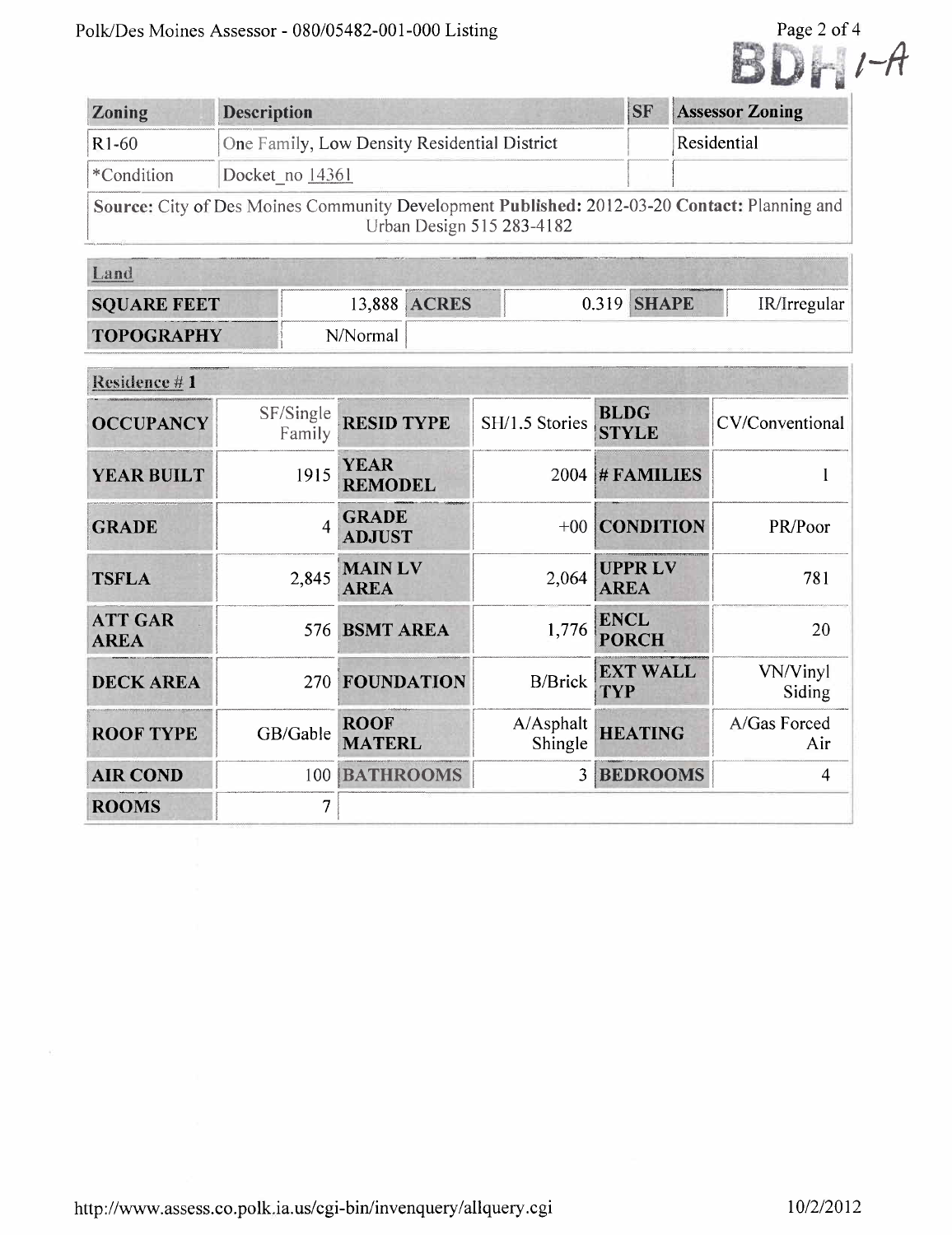

| Year | Type     | <b>Status</b>                                |                  | Application Permit/Pickup Description |
|------|----------|----------------------------------------------|------------------|---------------------------------------|
|      |          | Current   U/Pickup   TW/To Work   2011-07-12 |                  | <b>RV/Review Value FIRE</b>           |
| 2012 |          | U/Pickup   PR/Partial                        | $2011 - 07 - 12$ | <b>RV/FIRE</b>                        |
| 2006 | P/Permit | CP/Complete                                  | $2003 - 11 - 19$ | NC/GARAGE (484 sf)                    |
| 2005 | P/Permit | NA/No Add                                    | 2004-09-30       | <b>AD/FENCE</b>                       |
| 2005 | P/Permit | CP/Complete                                  | 2004-05-20       | AD/DECK                               |
| 2005 | P/Permit | PR/Partial                                   | 2003-11-19       | NC/GARAGE (484 sf)                    |

| Year Type |                                                               | <b>Class</b> | Kind Land |                             | Bldg   AgBd | Total           |
|-----------|---------------------------------------------------------------|--------------|-----------|-----------------------------|-------------|-----------------|
|           | [2012   Assessment Roll   Residential   Full                  |              |           | $9,600$ 45,000              |             | $0 \mid 54,600$ |
|           | [2011   Assessment Roll   Residential   Full                  |              |           | $\parallel$ 9,600   123,700 |             | 0 133,300       |
|           | 2009   Assessment Roll   Residential   Full   9,700   121,200 |              |           |                             |             | 0 130,900       |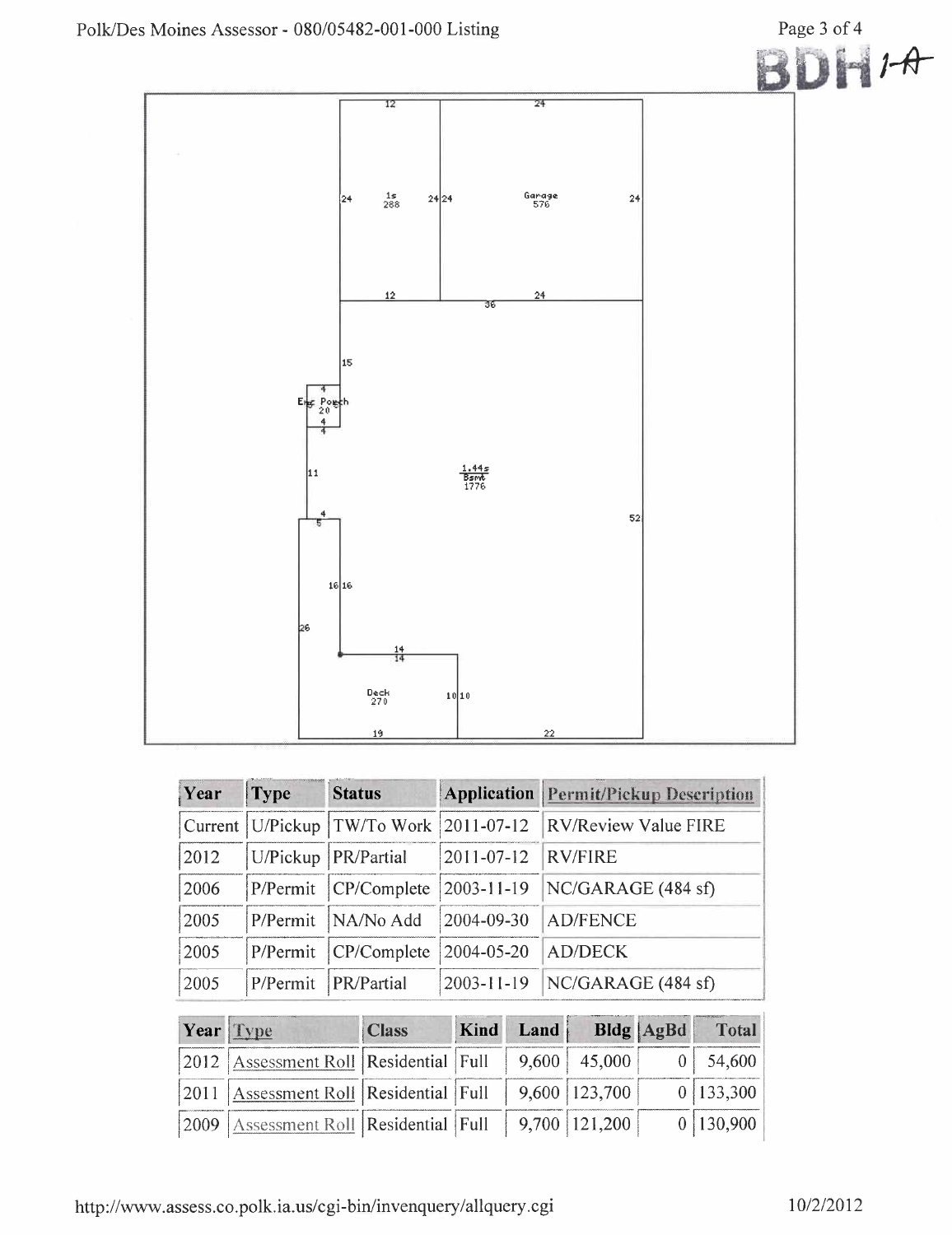II

|--|--|

| 2008 | Assessment Roll   Residential   Full        |     |        | $10,000$ 124,900 | 0 134,900 |
|------|---------------------------------------------|-----|--------|------------------|-----------|
| 2007 | <b>Assessment Roll   Residential   Full</b> |     |        | 10,000 124,900   | 0 134,900 |
|      |                                             | Adj |        | 10,000 113,730   | 0 123,730 |
|      | 2006   Assessment Roll   Residential   Full |     |        | 10,900 106,800   | 117,700   |
|      |                                             | Adj | 10,900 | 95,630           | 106,530   |
| 2005 | Assessment Roll   Residential   Full        |     | 10,900 | 78,400           | 89,300    |
|      |                                             | Adj | 10,900 | 67,230           | 78,130    |

## email this page

Room 195, 111 Court Avenue, Des Moines, 1A 50309<br>Phone 515 286-3140 / Fax 515 286-3386<br>polkweb@ussess.co.polk.ia.us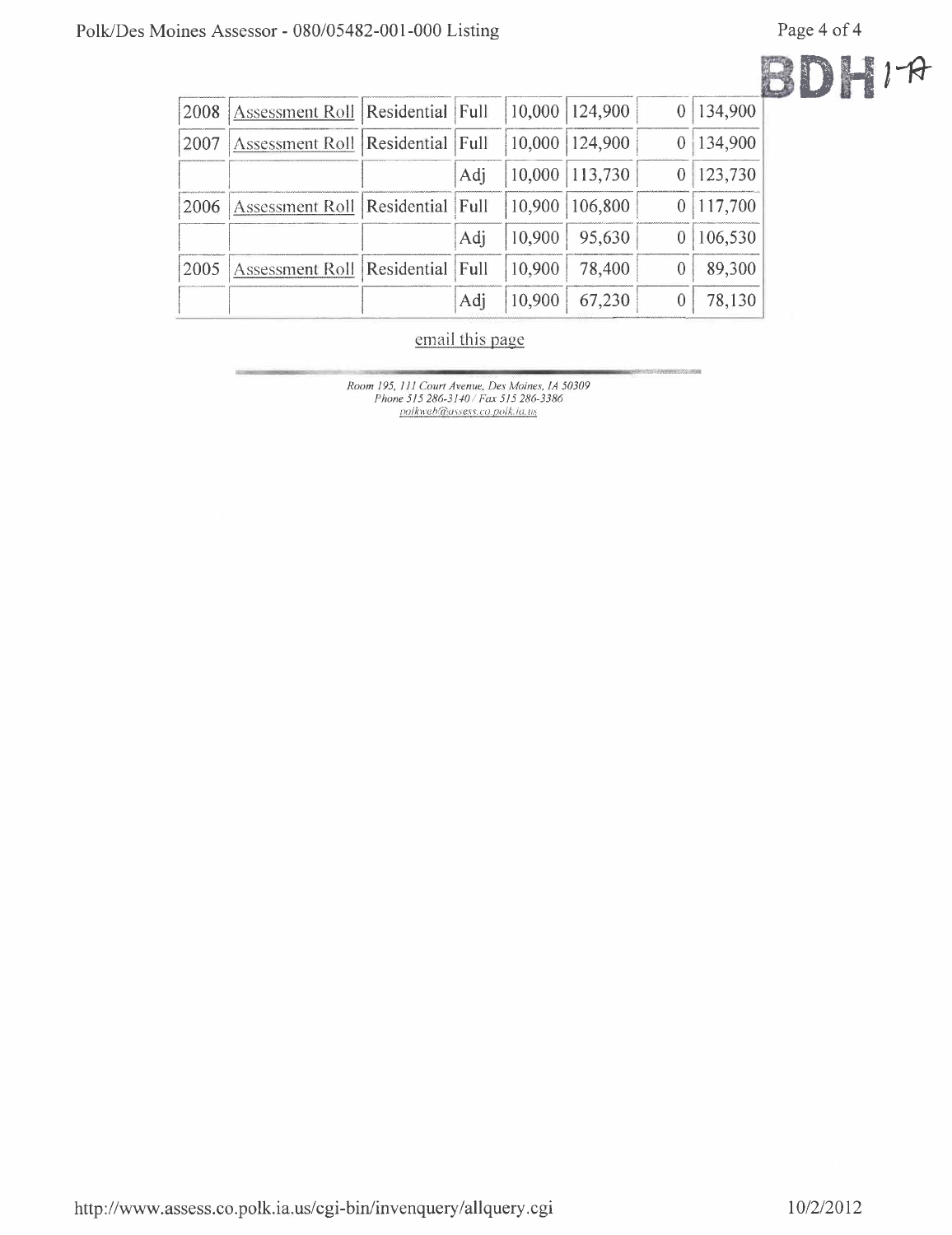

#### PUBLIC NUISANCE NOTICE OF INSPECTION NEIGHBORHOOD INSPECTION DIVISION COMMUNITY DEVELOPMENT DEPARTMENT CITY OF DES MOINES, IOWA



DATE OF NOTICE: October 6, 2011 DATE OF INSPECTION: August 16, 2011

CASE NUMBER: COD2011-05581

PROPERTY ADDRESS: 708 HICKMAN RD

LEGAL DESCRIPTION: LT 31 & -EX S 45F- LT 32 CORRECfED PLAT 2ND PLAT PROSPECf PARK

SALVADOR GONZALEZ & ROXANA GONZALEZ Title Holder 1801 11TH ST DES MOINES IA 50314

POPULAR HOUSING SERVICES, INC Mortgage Holder KIMBERLY DUNBAR - ASST VP/SEC 301 LIPPINCOTT DR MARLTON NJ 08053

THE BANK OF NY MELLON CORPFKA THE BANK OF NEW YORK Mortgage Holder ATTN: GENERAL COUNSEL ONE WALL STREET NEW YORK NY 10286

An inspection of the referenced property was conducted for its conformance to the Municipal Code of the City of Des Moines. It has been determined from that inspection that the dwelling currently constitutes not only a menace to health and safety, but is also a public nuisance. Accordingly, the dwelling will be placarded as unfit for human habitation pursuant to the Municipal Code of the City of Des Moines and the Code of Iowa.

If not occupied at the present time, the dwelling is to remain vacant and unoccupied until occupancy is authorized by this office. If the dwelling is occupied, it must be vacated immediately. If procedures to vacate the premises are not undertaken immediately upon receipt of this notice, and in no case later than seven (7) days, the City will issue a Municipal Infraction in accordance with Section 60-304 and 60-306 pursuant to the Municipal code of the City of Des Moines. Additionally, if the property had a Certificate of Inspection, it is hereby revoked.

Attached is a listing of the violations existing on the date of the inspection and a recommendation as to the remedial action required to correct such violations. Failure to correct these violations will result in legal action. The violations noted must be corrected within 30 days from the date of this notice. The violations noted must be corrected within 30 days from the date of this notice. Failure to correct these violations will result in a request to the City Council, sitting as the board of Health, to approve legal action. As a result of this public nuisance action there will be costs incurred by the City. Costs will be biled out when the nuisance has been abated. Failure to pay the costs will result in collection by assessment to the property or personal judgment.

### ALL ELECTRICAL, MECHANICAL, PLUMBING, AND STRUCTURAL COMPONETS IN NEED OF REPLACEMENT OR REPAIR, ARE TO BE BROUGHT TO MINIMUM CODE REQUIREMENTS WITH NECESSARY PERMITS AS REQUIRED TO MEET CITY CODES.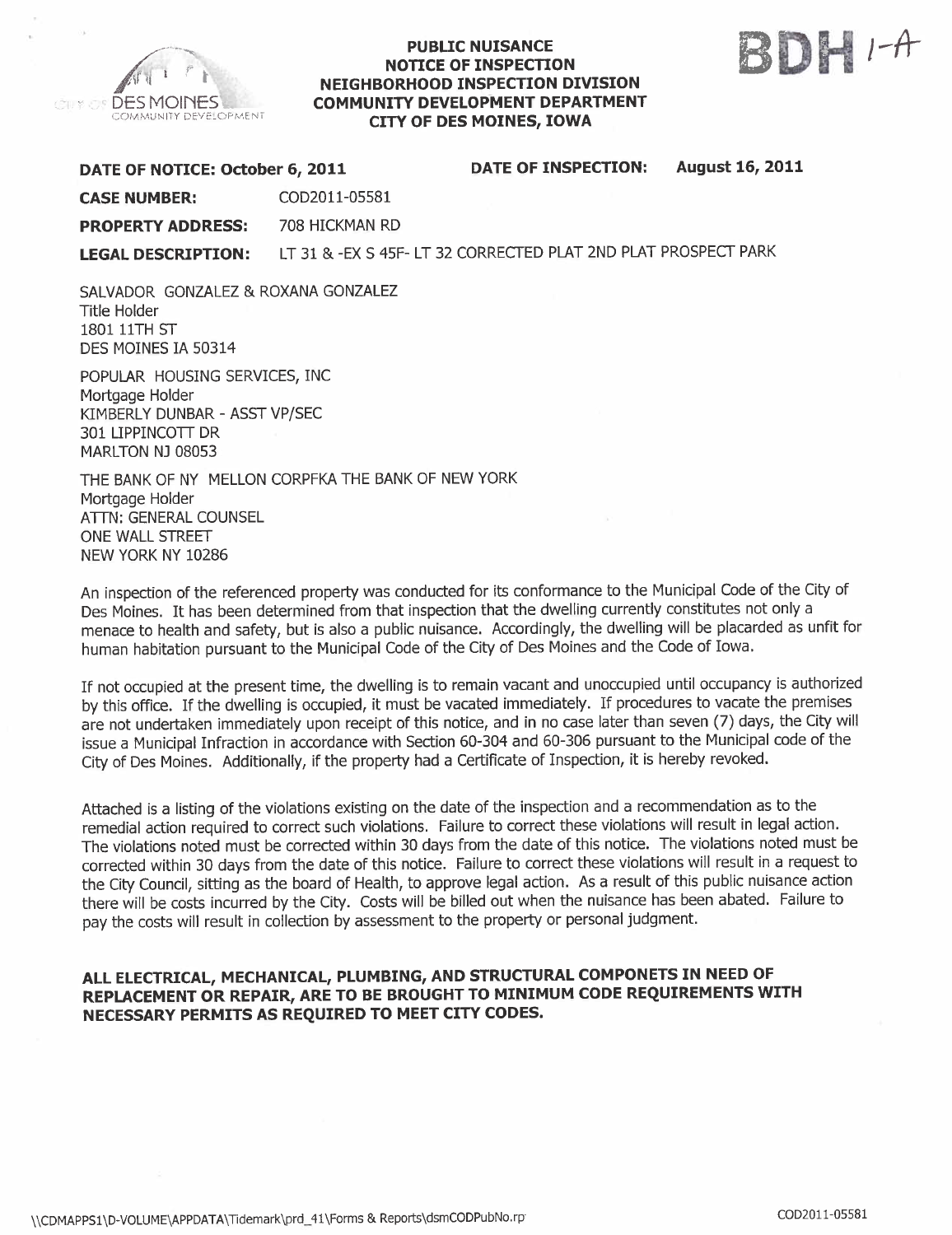

Appropriate building permits may be required for those violations noted in the "Special Requirements" section on the notice. Should you have questions regarding permits, contact the Permit and Development Center at 283-4200. All work performed by a contractor or you must be completed in a workmanlike manner. If you plan to renovate the structure and it has been vacant for a period in excess of one year, there may be zoning issues, which will affect the proposed use of the structure and/or real estate. Please contact the Development Zoning Division at 283-4207 to determine what the legal use for the structure and/or the real estate is prior to commencement of any renovation.

If you believe the building is beyond repair and decide to remove it, all debris must be removed from the property and the basement excavation if any, filled in the manner required by the City. You are encouraged to arrange for this demolition yourself; however a demolition permit must be obtained from the Building Department. In the event you are unable to arrange for demolition, you may sign a waiver voluntarily authorizing the City to do so. However, the city may take a personal judgment against you for the costs of removaL.

If you no longer own the property, notify us in writing of the name, address, and telephone number of the new owner. A copy of the real estate contract or deed, if it has not been recorded at the County Recorder's Office, shall likewise be furnished to the Neighborhood Inspection Division.

Should you have any questions, feel free to calL. I can usually be reached between 8:00am and 9:00am, Monday through Friday.

Robert Reynolds

(515) 283-4128

Nid Inspector

DATE MAILED: 10/6/2011 MAILED BY: TSY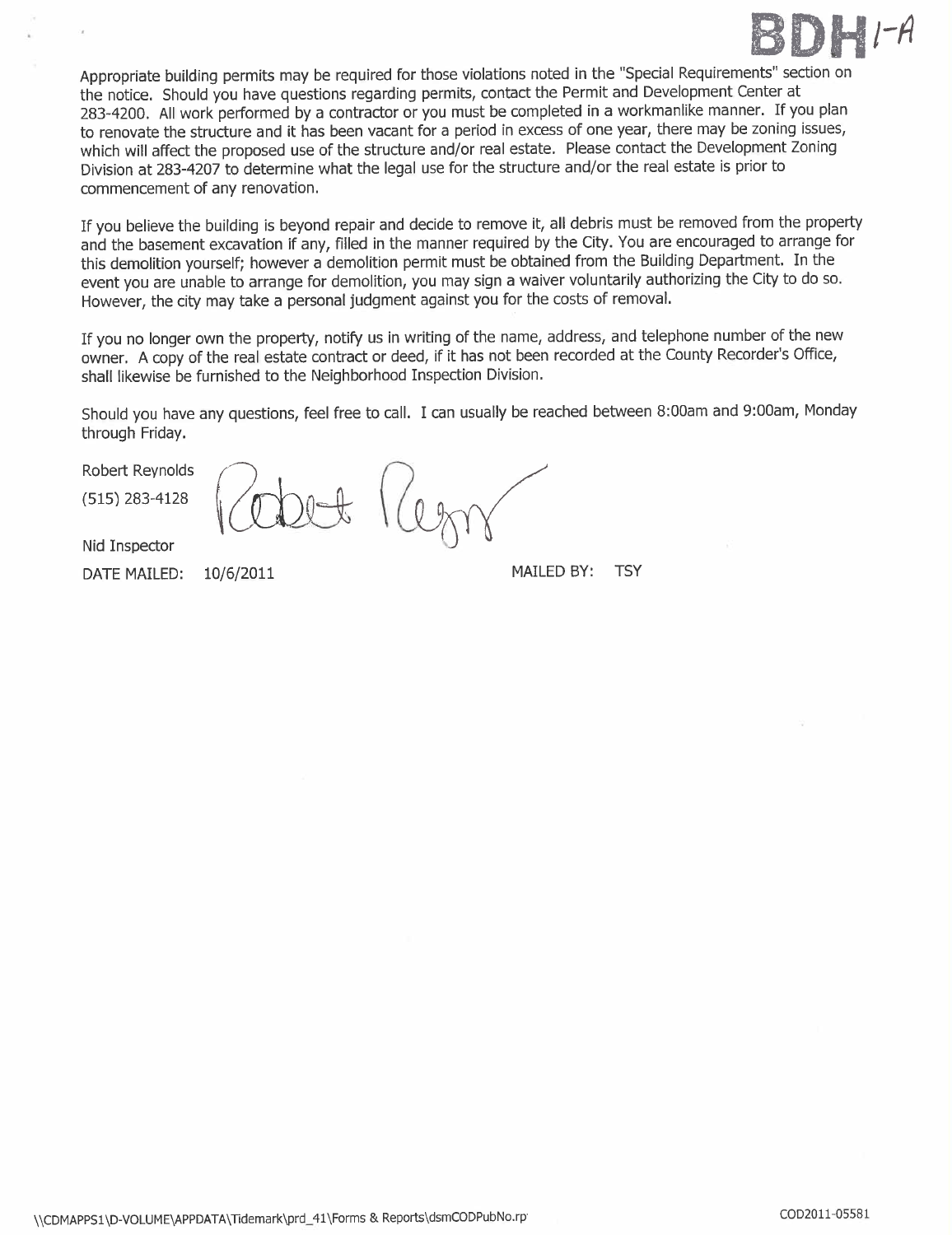# BDHI-A

#### Component: Reauirement: Condensation T Mechanical Permit Comments: Defect: Not Supplied Location: Basement Component: Reauirement: Comments: Arc Fault Circuit Breakers Electrical Permit Defect: Not Supplied Location: Throughout Component: Reauirement: Comments: Ductwork Mechanical Permit Defect: Smoke Damage Location: Throughout Component: Reauirement: Comments: Electrical Lighting Fixtures Electrical Permit Defect: In disrepair Location: Bedroom Component: Reauirement: Exterior Doors/Jams Building Permit Comments: Defect: Fire damaged Location: Garage Component: Requirement: Comments: Electrical System Electrical Permit Defect: Smoke Damage Location: Garage Component: Requirement: Comments: Electrical System Electrical Permit Defect: Smoke Damage Location: Bedroom Component: Requirement: Flooring Building Permit Location: Bedroom Comments: Defect: Fire damaged